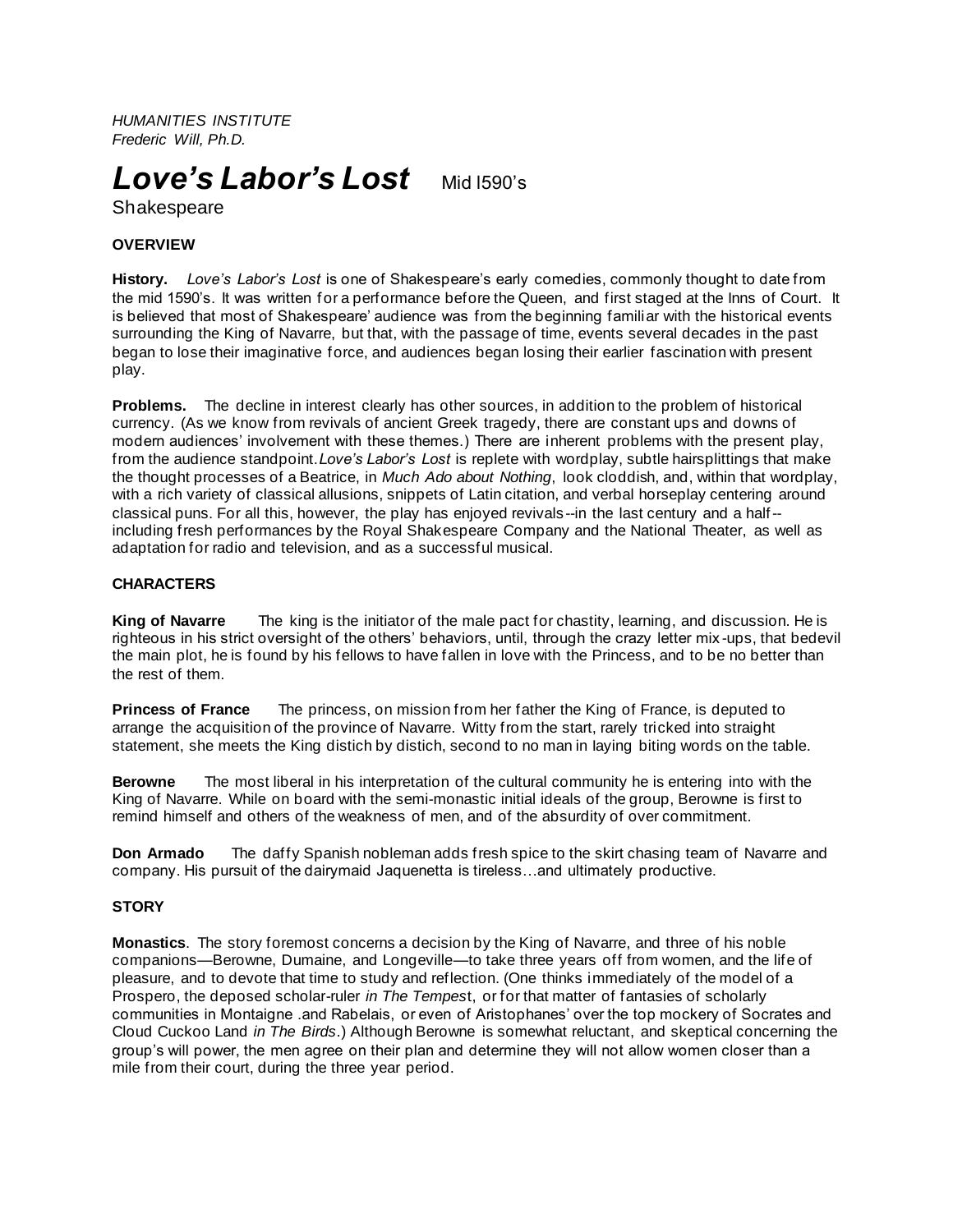**Letters**. At this point a sub theme infiltrates: the arrival at court of the buffoonish Spanish nobleman, Don Armado. The Don reports that he has incriminating evidence, against the local rustic, Costard,, and a milkmaid named Jaquenetta. Costard has written romantic letters to the lady, and violated the spirit of chastity which is expected to dominate the courts. The King sentences Costard appropriately, while at that point the Spanish don lets on that he too is in love with Jaquenetta. He asks Costard to write a letter on his, the Don's, behalf, and to address it to Jaquenetta. His page, Moth, accepts the delivery assignment.

**Princess**. At this point the Princess of France, with her ladies, arrives, requesting an audience with the King of Navarre, concerning the acquisition of the province of Aquitaine, by France. In visiting the camp of the ladies, who have been set up a mile away from the court, conversations ensue, and the King finds himself falling in love with the Princess. The three accompanying lords fall in love too, and the group ethos seems to be splitting. Berowne—to exemplify the kind of mess that unfolds—writes a letter to the lady Rosaline, whom he particularly fancies, and gives it to Costard to deliver, but Costard switches the letter with the one that Don Armado wrote to Jaquenetta. Jaquenetta consults with two local soothsayers and determines that the letter was written by Berowne; she passes the information on to the King.

**Eavesdropping**. Alerted to the spread of insubordination, in the ranks of the Scholarly Team, the King, and eventually the other two of his associates, begin to eavesdrop on one another, often from practically adjoining bushes, and soon discover that all the three gentlemen have picked out their favorites, and are writing them long and flowery epistles—points where Shakespeare is particularly lavish with subtle pedantries. At this point the King comes down hard, accusing his colleagues of breaking their oaths, but at that he is reminded by Berowne—the most loquacious of the lords—that His Royal Highness is manifestly smitten by the French Princess.

Yank. This pertinent observation seems to jerk the French nobles into a sudden self-awareness; they begin to see themselves, rather than simply to be themselves, and in a spirit of highjinks—antic, we might say—they dress themselves up in Muscovite masquerade and play would be wooers to the same set of ladies, who see right through them, and make them the fools.(The men are in the end so impressed by the ladies' insight and wit, that they apologize profoundly.) In the final scenes of the play the men and women come to terms, recognizing that they may have a destiny together, but that they must wait to let it ripen. Meantime the news arrives that the Princess' father has died, and that the ladies must return to France for the mourning period.

**Finale.** At the conclusion of the play a play within a play is presented, by the assembled rustics— Costard, Moth—and don Armado; *The Nine Worthies.* Much scuffling and good natured wordplay transpires, before the news of the death of the Princess' father, and the dissolution of the play within and the play itself. The title of the overall play amply justifies itself.

## **THEMES**

**Chastity.** From the outset of the play, the King and his men struggle with the problem of chastity; it is the reason for their constitutional decision to devote three years to study and abstention from women, and it is the reason why the Princess of France, and her sisters, are obliged to camp outside the King's palace. From the outset of their encampment, the men more or less besiege the ladies, attacking them with wit, masquerades, and (to us, even in our enlightened moment) startlingly explicit talk about male sexual desire and (for example) ways in which it can promote women's sexual pleasure. The reader will want to approach this entire theme from an understanding of the burgeoning new role of female sexuality in the societies of the Renaissance, a period during which, for example, male sexuality felt itself besieged by that thread of cuckoldry, which for Shakespeare's male characters is a constant threat.

**Wit** From the start, *Love's Labor's Lost* bristles with puns—classical, erotic, purely verbal or aural which abound throughout the play. The punning encounters between the King's three men, and the ladies encamped before the palace of Navarre, are an endless feast of wit, which ends by seeming—wit does the condition of language itself, turned in on itself. It is as though language is a self-consuming artefact which shlurps up into it history, individuals, and historical decisions. Feeding on the immanent stuff of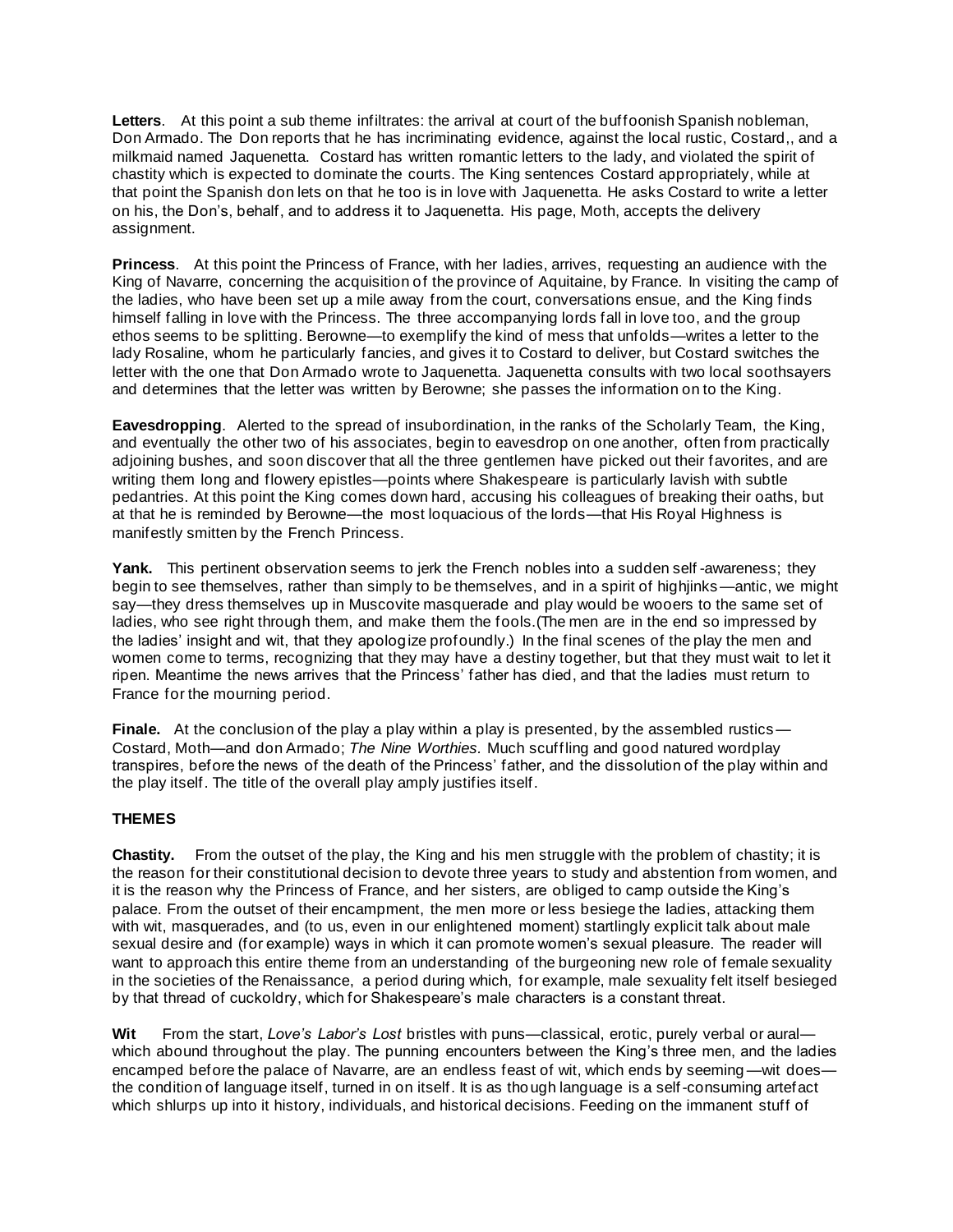meaning, in this language, is the unique challenge, even pleasure, of reading a play, like the present, as a single unfolding text, which is constantly replacing itself.

**Politics** Shakespeare offers us here a panoply of political actions, those of the King and his men, to withdraw from action, and those of the Princess of France, to acquire territory for her nation. All of these moves, within society, are presented as actions in language, as confrontations, strategies for living, put downs or suck ups, the names of things to do or being done. The audience, or the reader, is following the courses of speech, in a set of simulated actions, which increment to a drama in the mind. Shakespeare is never ill at ease when it comes to creating a word world, where experiments in actual politics, polis building, transpire.

CHARACTER ANALYSIS

#### **Berowne**

**Character** The choice of the name Berowne is arbitrary, here, and simply illustrates the fashion in which this almost earliest of Shakespeare's plays develops its plot—by tangles and entanglements of wordplay, by assaults and defenses in language. Berowne is arguably the most self -reflective creation in language, in the midst of a bevy of seething verbal fencings. What Berowne harvests, from thought, is awareness that he may well not keep his oath of study and chastity, but that he will do his best, and support his fellows.

*Or having sworn too hard-a-keeping oath, Surely to break it, and not break my troth.*

Weak, vulnerable, faithful, human: Berowne surmounts his fellow word -clusters by the complexity of his presence.

**Parallels** The humanistic position, critical, erudite, complicit with mortality and its flaws, reflects perfectly in the highly developed Berowne; Montaigne would be a good brother for him. So, to throw out some great names in philosophy as sophistication, one might turn to thinkers like George Santayana, the Spanish philosopher, or the Italian art critic, Bernard Berenson. And for a mellow humanist, both selfdisciplined and self-indulgent, how about the German philosopher of Greek culture, Werner Jaeger? Scholars, critics, moralists, steeped in the wisdom of Humanism, these high modern intelligences all bring Berowne into full currency.

#### **Illustrative moments**

**Transgressive** Berowne is the one with the caustic insight, understanding as he does that gaining knowledge is about transgression, eating forbidden fruit.

*Come on, then, I will swear to study so, To know the thing I am forbid to know.*

Yielding Berowne is the first of the present players to realize the force that necessity will finally bring to bear against their resolve.

*Necessity will make us all forsworn Three thousand times within this three years space.*

**Idealist** Berowne is one of the men, when it comes to adoration of the female. He differs only in his higher degree of sensitivity to men's weakness.

*For when would you, my lord, or you, or you, Have found the ground of study's excellence, Without the beauty of a woman's face?*